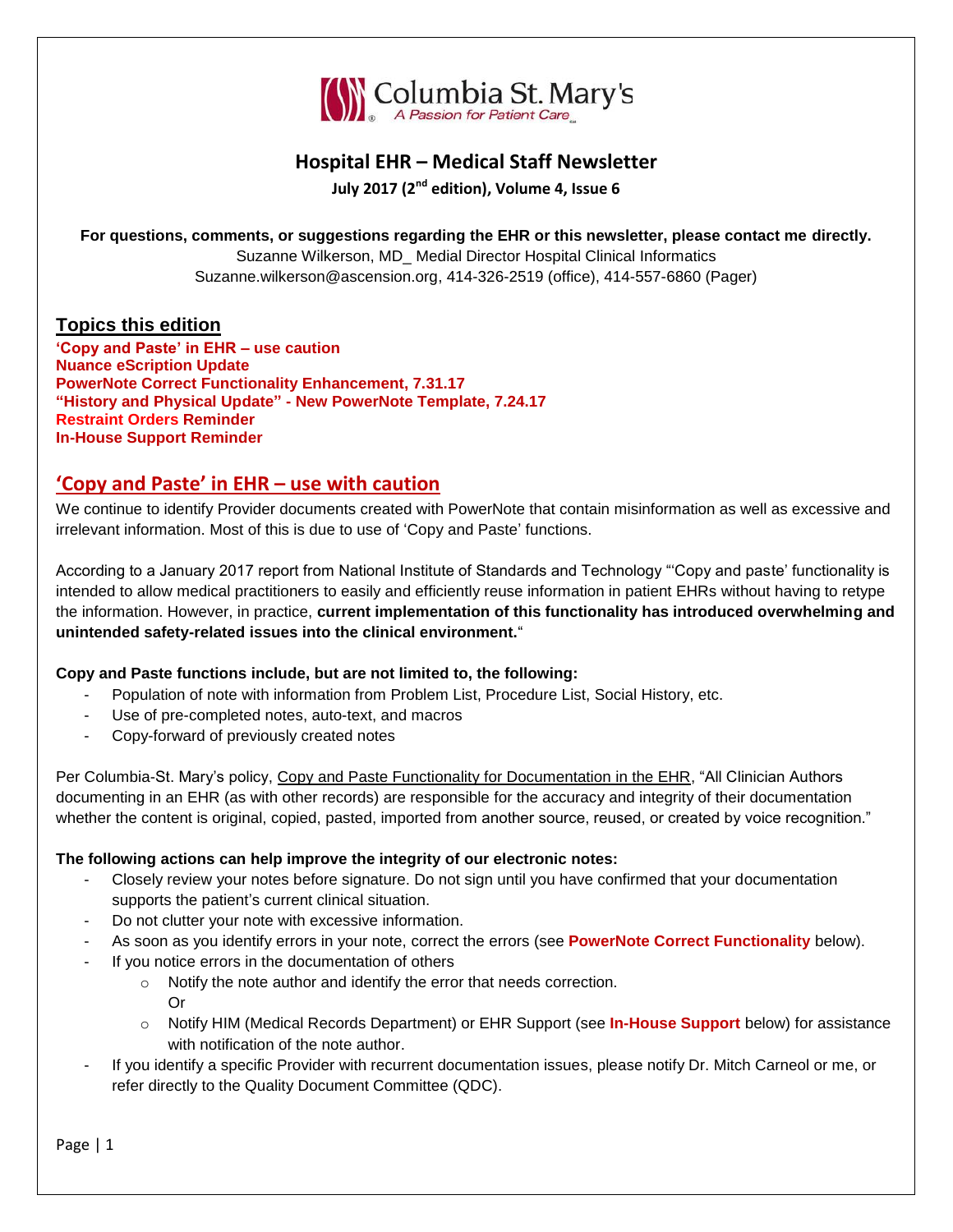The aim of the QDC is to help optimize clinical documentation by Providers throughout the system via a pro-active, collaborative, and non-punitive process. QDC meets monthly and reviews submitted documentation**.**

**We are asking that Providers to submit either their own notes or those of colleagues that may benefit from improvement** efforts. Submissions made via the secure e-mail inbox [QDC@columbia-stmarys.org](mailto:QDC@columbia-stmarys.org) should include the following:

- Reason for referral
- Provider Name
- Date(s) of Service
- FIN or MR # or Name and DOB of the patient

Referrals are confidential and the process is protected by standard peer review procedures in terms of confidentiality, legal protection, and discoverability. We want to reiterate that this endeavor is non-punitive, exists in the spirit of collaboration and is meant to improve the care we deliver to our patients through improved communication.

**If you have an interest in joining the committee or have general ideas for Provider documentation improvement, please contact Mitch Carneol, MD at** [Mitchell.Carneol@ascension.org.](mailto:Mitchell.Carneol@ascension.org)

### **Nuance eScription Update**

Through prior communications from the Medical Staff office, you are aware that Nuance, which hosts our transcription functionality, was affected by global malware on 6.27.17. This required taking many of their systems offline. Though we maintained our ability to dictate, our ability to transcribe documents in a timely manner was significantly impacted.

**I am happy to report, that as of Friday July 14th, we caught up on all transcription.** Previously recommended restrictions for dictation are no longer necessary.

### **PowerNote Correct Functionality Enhancement, 7.31.17**

Currently \*Final Report\* PowerNotes can only be modified with an addendum. Starting 7.31.17, you will have the option to **Correct** signed PowerNotes with changes to the body of the note.

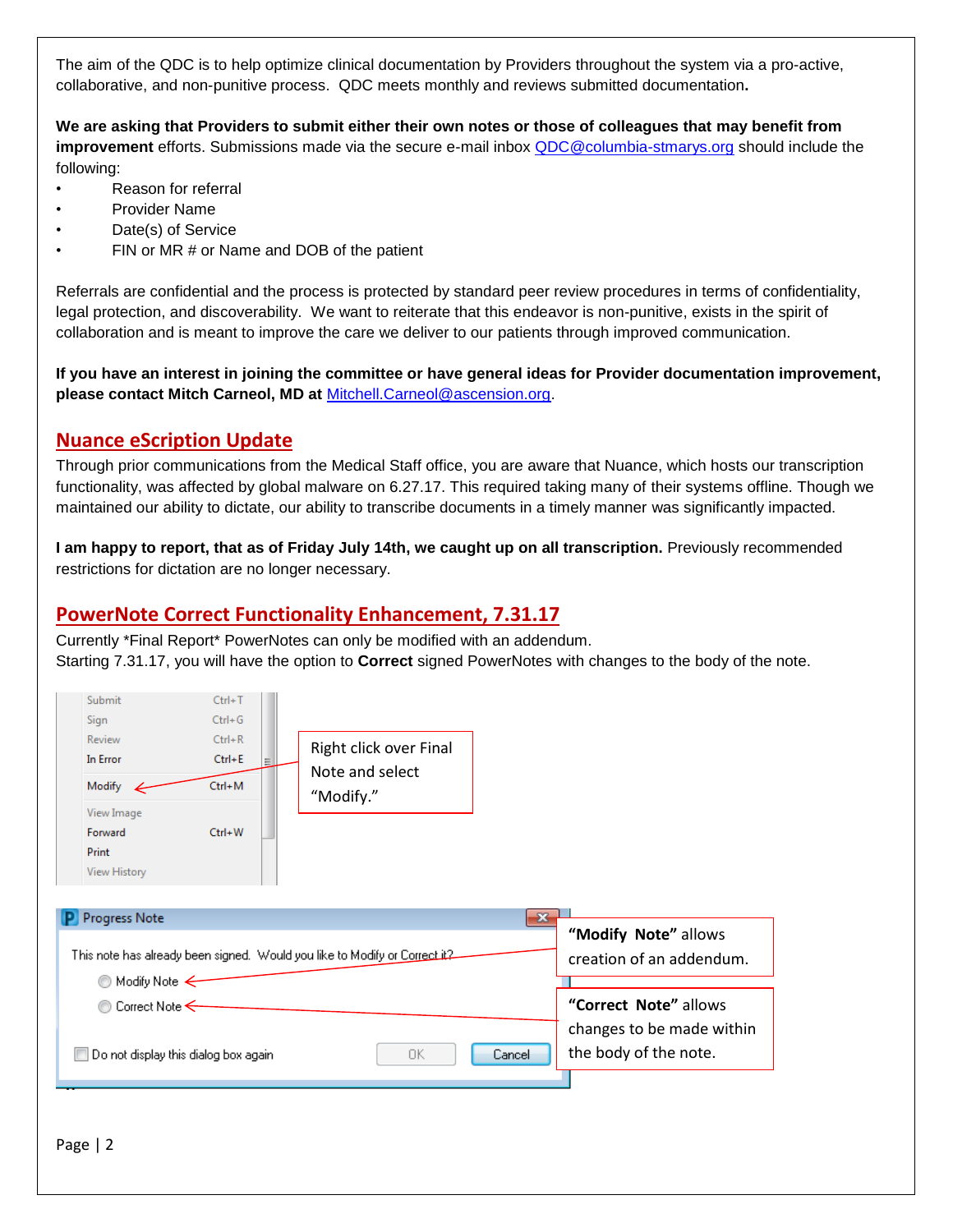Any user can correct any note for 30 days; after 30 days, the correct functionality is no longer an option and the modify with addenda option should be used.

Documents that have been Corrected will be identified as follows:

\* Final Report \* **Document Has Been Updated** 

Documents that have been Modified will continue to be identified as follows:

\* Final Report \* **Document Contains Addenda** 

Right click over document to show document History or to Track Changes.

**History** allows visualization of each version of the document.

**Show Tracked Changes** colors portions of the note that were corrected and tags with user's name and date and time stamp of correction

| View Image                                         |
|----------------------------------------------------|
| Forward                                            |
| Print Document(s)                                  |
| History                                            |
| <b>Show Tracked Changes</b>                        |
| <b>History</b>                                     |
| Icons in Documents are also available.             |
| <b>Documents</b><br>$\mathbf{r}$ $\mathbf{r}$      |
| e x B (8   8   5 4 5<br><b>Track Changes</b><br>Y9 |

### **"History and Physical Update" - New PowerNote Template, 7.24.17**

Currently a paper form is used to update physicals that were completed within 30 days of a procedure.

A new PowerNote template will be an available option starting 7.24.17. The "History and Physical Update" PowerNote template can be used in place of the paper update form.

The template can be found in the Procedures folder of the CSM Custom Catalog.

| <b>Encounter Pathway</b><br>Existing<br>Precompleted | Recent<br><b>Favorites</b><br>Catalog           |
|------------------------------------------------------|-------------------------------------------------|
| Catalog:<br>"CSM Custom Catalog                      | Add to Favorites<br>▼                           |
| <b>Name</b>                                          | Description                                     |
| 田 <sup>6</sup> Behavioral Health                     | <b>Behavioral Health</b>                        |
| <b>Espital</b><br>匣                                  | Hospital                                        |
| <b>Procedures</b><br>Е                               | <b>Procedures</b>                               |
| Bone Marrow Asp/Bx Procedure<br>:                    | AHMI 2G Bone Marrow Asp/Bx Procedure            |
| Carotid Artery Stent-Postoperative Note<br>:         | AHMI 2G Carotid Artery Stent-Postoperative Note |
| Clinic Outpatient Procedure Note<br>:                | AHMI 2G Clinic Outpatient Procedure Note        |
| Colonoscopy<br>:                                     | AHMI 2G Colonoscopy                             |
| Day Surgery H&P<br>:                                 | AHMI 2G Day Surgery H&P                         |
| <b>EGD</b><br>:                                      | AHMI 2G EGD                                     |
| <b>ERCP</b><br>:                                     | AHMI 2G ERCP                                    |
| History and Physical Update                          | AHMI_2G-History and Physical Update             |
| <b>M2A Capsule Endoscopy</b><br>.                    | AHMI 2G M2A Capsule Endoscopy                   |
| Moderate Sedation Pre-Assessment H&P<br>             | AHMI 2G Moderate Sedation Pre-Assessment H&P    |
| Postoperative Procedure Note<br><b>:</b>             | AHMI 2G Postoperative Procedure Note            |
| Women's Health<br>圧<br><b>CONTRACTOR</b>             | Women's Health                                  |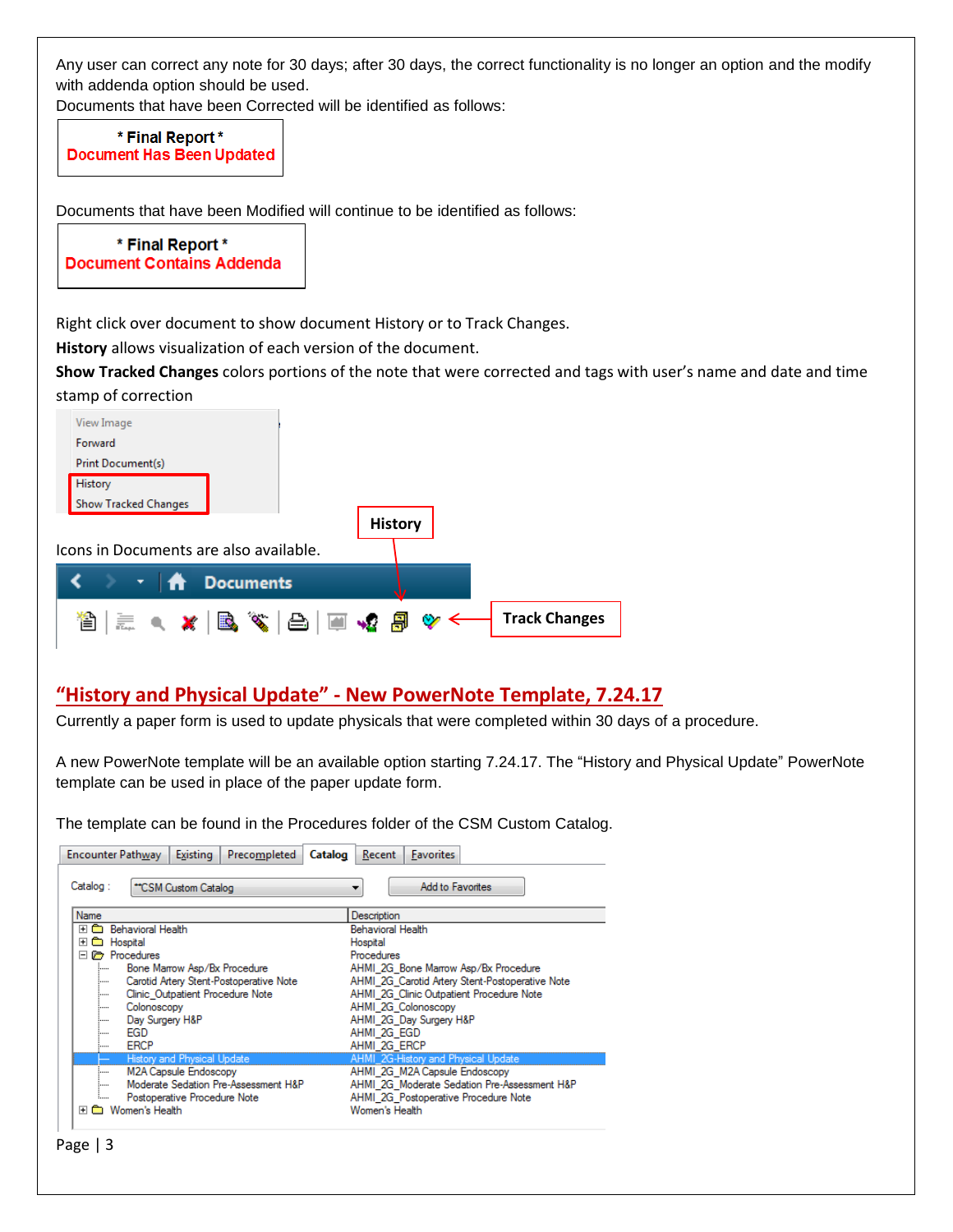After reviewing the original H+P in the EHR, enter the date of that H+P and select appropriate supportive sentence regarding your review. If you have changes you need to document, free text box is available with that selection. Assessment

I have examined the patient and reviewed the history and physical dated=== / OTHER There appear to be no significant changes in the patient's current medical status. / OTHER The following changes have been noted in the patient's condition: ===  $/$  OTHER

The final note should be saved with a History and Physical note Type so it can easily be identifed by nursing and HIM (Medical Records) staff.

| <b>*Type :</b> History and Physical                    |  |        |  |  |  |  |
|--------------------------------------------------------|--|--------|--|--|--|--|
| $\left \frac{1}{2}\right $ = 1303<br>*Date: 07/21/2017 |  | ≜⊢ CDT |  |  |  |  |
| Title: History and Physical Update                     |  |        |  |  |  |  |

### **Restraint Orders Reminder**

Powerplans are required for all patients requiring Physical Hold, Restraint, and/or Seclusion . The PowerPlans contain elements required for orders as well as nurse monitoring and documentation.

PowerPlans can be found by searching "Restraint."

| Search: restraint                                                              |  |  |  |  | ìо. |                    |  |
|--------------------------------------------------------------------------------|--|--|--|--|-----|--------------------|--|
|                                                                                |  |  |  |  |     | ▲ 偷索 * ■ ● Folder: |  |
| Restraint for Non-Violent Behavior<br>Restraint/Seclusion for Violent Behavior |  |  |  |  |     |                    |  |

The **Non-Violent Behavior PowerPlan** contains restraint order and justification related to disruption of medical treatment.

The **Restraint/Seclusion for Violent Behavior PowerPlan** contains orders for for 5-point Restraint, Physical Hold, and Seclusion and justification related to risk of harm to self or others.

### **In-House Support**

**In-house support is available Monday through Friday from 8am to 4pm on both Ozaukee and Milwaukee campuses from Caitlin and Kevin of the Clinical Informatics Team.** They have offices on each campus and can provide both in person as well as over the phone assistance. Please do not hesitate to contact them directly during these hours.

> Connect to them directly by dialing Vocera and requesting "**EHR support." Ozaukee Vocera Phone: 262-243-6707 Milwaukee Vocera Phone: 414-585-1995**

**For urgent/emergent EHR technical assistance outside of the above hours, contact the Help Desk at 414-326-2400. When asked for an extension, choose "7" for expedited transfer to a service desk analyst.**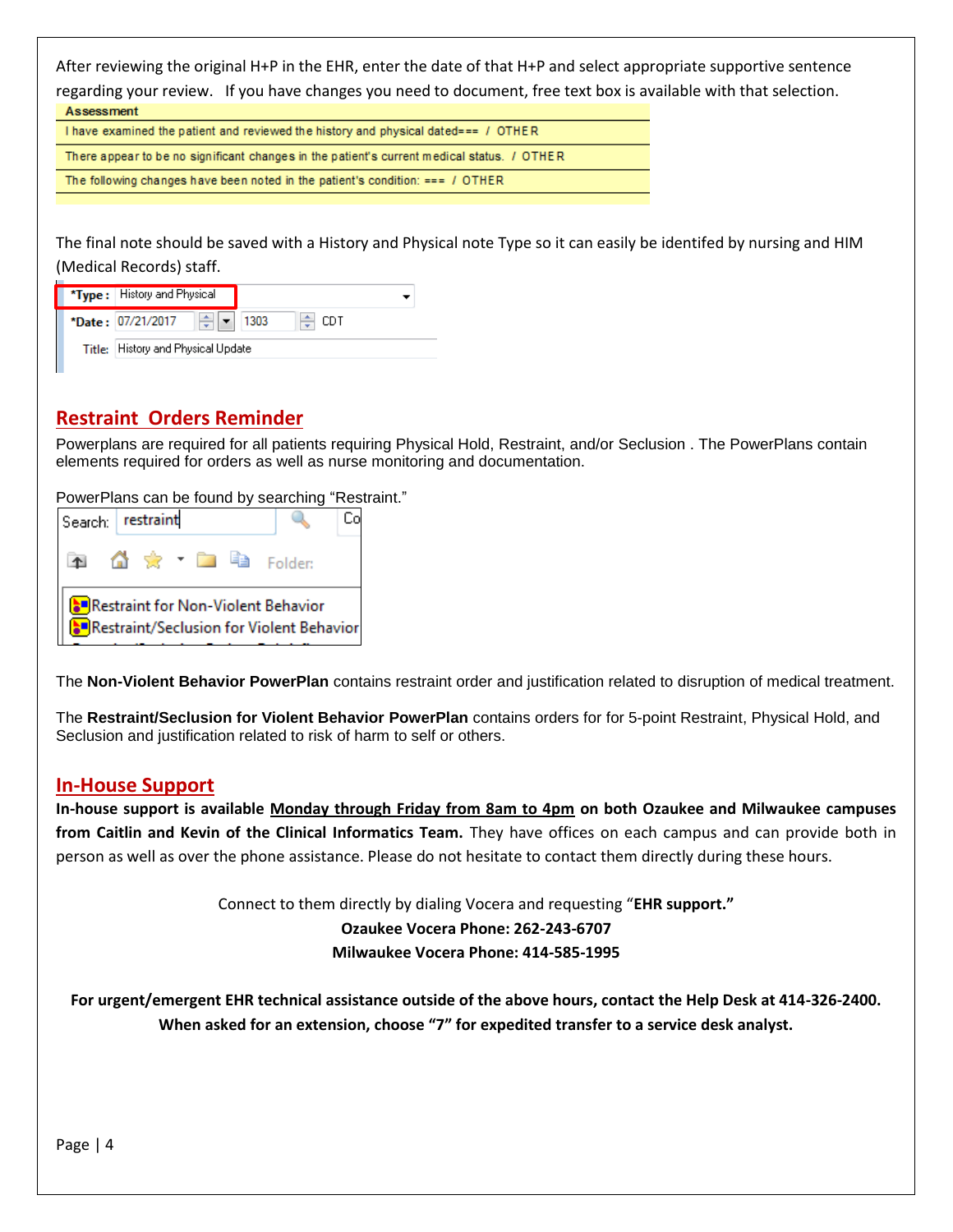#### **Current Status:** *Active* **PolicyStat ID:** *1430675*

**Effective:** *06/2015* **Approved:** *06/2015* **Last Revised:** *06/2015*

**Expiration:** *06/2018*

**Owner:** *Barbara Pilliod: Director Clinical*

*Informatics*

**Department:** *Document Imaging*



**References:**

**Applicability:** *Columbia St. Mary's Hospital Milwaukee*

*Columbia St. Mary's Hospital Ozaukee*

*Sacred Heart Rehabilitation Institute*

## **Copy and Paste Functionality - CPF for Documentation in the EHR**

# **POLICY STATEMENT:**

Copy and Paste Functionality (CPF) for Documentation within the Electronic Health Record (EHR)

# **PURPOSE:**

LICY SIAIEMENI:<br>
Ind Paste Functionality (CPF) for Documentation within the Electronic Health Record (EHR)<br>
RPOSE:<br>
purpose of this policy and unless otherwise specified, "Copy-Paste Functionality" (CPF) will be<br>
rely to c For the purpose of this policy and unless otherwise specified, "Copy-Paste Functionality" (CPF) will be used collectively to cover the following terms: Auto-populate, Auto-text, Copy-Paste, Copy-Forward, Macros, Imported Documentation, Pre-completed Notes, and Templates.

This policy provides guidance on the use of the "copy-paste" functionality (CPF) in a manner that allows practitioners to benefit from the efficiency potential of the CPF without jeopardizing the integrity and accuracy of the content of clinical documentation.

### **BACKGROUND**

- 1. The appropriate use of CPF within the EHR ensures integrity of documentation for:
	- A. Patient care and safety
	- B. Billing Services
	- C. Research
	- D. Business and legal record documentation
- 2. If not used appropriately, Copy-Paste Functionality may pose risks to the patient, the provider/clinical staff, and the organization which include, but are not limited to:
	- A. Inaccurate or outdated information that may adversely impact patient care
	- B. Inability to identify Authors or original intent of documentation
	- C. Inability to identify when the original information was created and documented
	- D. Inability to accurately support or defend ICD-CM and Current Procedural Terminology (CPT)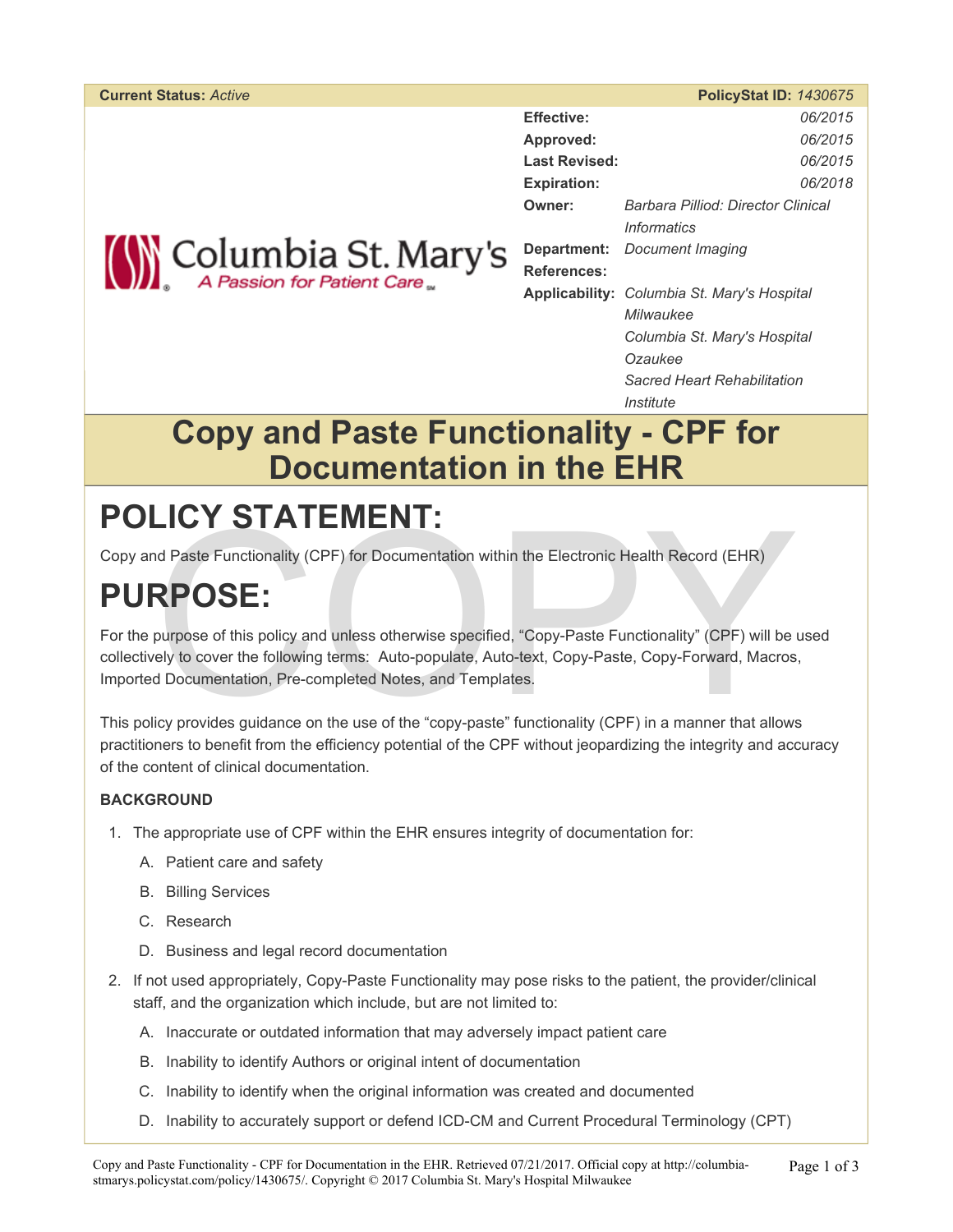Evaluation and Management (E/M) codes for professional or technical billing

- E. Propagation of false information in the patient's health record which may be further disclosed to other providers, health plans, agencies, etc.
- F. Internally inconsistent progress notes
- G. Unnecessarily lengthy progress notes
- H. Medicolegal and risk management concerns
- I. Potential fraud and abuse compliance issues.

# **SCOPE:**

This policy applies to all individuals who have documentation privileges in the electronic health record (EHR); including but not limited to information entered on forms, progress notes, Iview (nursing documentation) etc.

# **DEFINITIONS:**

**Auto-Populate**: Refers to the placement, automatically by the EHR software, of clinical information into the current clinical record before the practitioner takes control of the documentation process during the current clinical visit.

**Auto-Text:** Common text phrases stored in software memory available for input into documentation. Auto-text may be created by an individual Clinician Author or have universal availability.

**Ext:** Common text phrases stored in software memory available for input into documentation. At created by an individual Clinician Author or have universal availability.<br>
I: the production of medical records that are the s **Cloning**: the production of medical records that are the same, or nearly the same, **or appear to be the same**, as previous documentation entries. This term is not synonymous with "copy-paste", and it should be used only in reference to medical record documentation that has been produced by CPF used so excessively and inappropriately that the credibility of the medical record is compromised. Cloning of documentation is considered to be a misrepresentation of the medical necessity requirement coverage services.

**Clinician Author:** In general, refers to a provider or clinical staff member who has the authority and responsibility for creating and/or authenticating patient health record entries. "Authors" (such as scribes) may assist in the documentation process, but it is noted that they do not have final responsibility for the documentation; this responsibility is assigned to the Author who finalizes or authenticates the health record entry.

**Copy-forward:** Duplicating contents of previous documentation to use as starting template for a new documentation.

**Copy-paste**: refers to the process by which selected text or object(s) contained in one digital document is imported into another document.

**Electronic Health Record**: Portion of the electronic medical record that has been converted to an electronic format.

**Imported documentation** is information inserted in the medical record by any system interface

**Macros:** software specific process for populating a note with predetermined information.

**Precompleted Note**: a template that has been prepopulated with information by the Clinician Author.

**Source Document:** refers to the document which is the source of the "imported documentation".

**System Constraints**: refers to software design capabilities within the EHR that allow those charged with